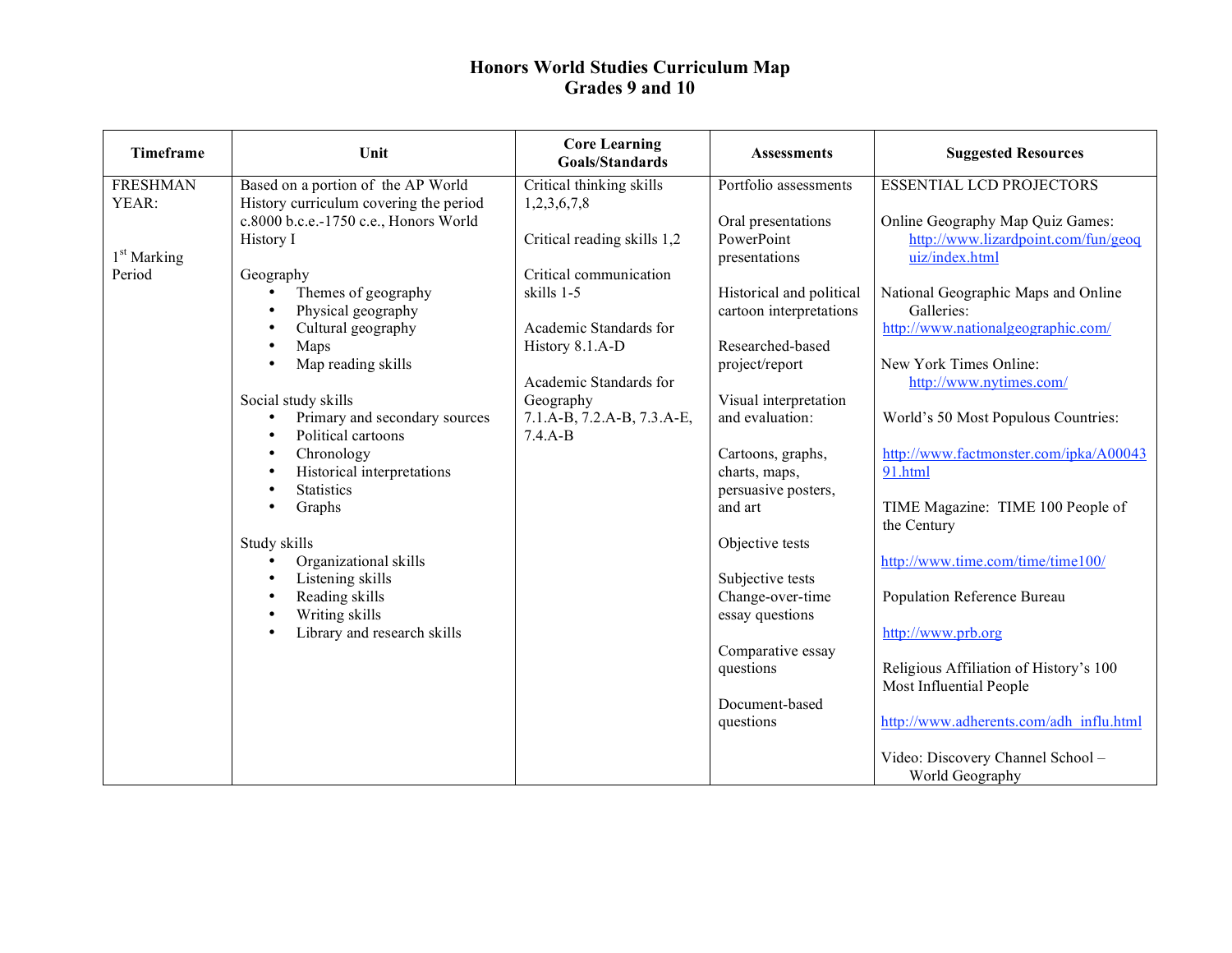| Timeframe               | Unit                                                                                                                                                                                                                                                                                                                                                                                                                                                                                                                                                                                                                                                                                                                                                | <b>Core Learning</b><br><b>Goals/Standards</b>                                    | <b>Assessments</b>                                                                                                                                                                                                                                                                                                             | <b>Suggested Resources</b>                                                                                                                                                                                                                                                                                                                                                                                                                                       |
|-------------------------|-----------------------------------------------------------------------------------------------------------------------------------------------------------------------------------------------------------------------------------------------------------------------------------------------------------------------------------------------------------------------------------------------------------------------------------------------------------------------------------------------------------------------------------------------------------------------------------------------------------------------------------------------------------------------------------------------------------------------------------------------------|-----------------------------------------------------------------------------------|--------------------------------------------------------------------------------------------------------------------------------------------------------------------------------------------------------------------------------------------------------------------------------------------------------------------------------|------------------------------------------------------------------------------------------------------------------------------------------------------------------------------------------------------------------------------------------------------------------------------------------------------------------------------------------------------------------------------------------------------------------------------------------------------------------|
| <b>FRESHMAN</b>         | Foundations: c.8000 b.c.e.-600 c.e.                                                                                                                                                                                                                                                                                                                                                                                                                                                                                                                                                                                                                                                                                                                 | All critical thinking skills                                                      | Portfolio assessments                                                                                                                                                                                                                                                                                                          | <b>ESSENTIAL LCD PROJECTORS</b>                                                                                                                                                                                                                                                                                                                                                                                                                                  |
| YEAR:                   | Locating world history in the<br>$\bullet$                                                                                                                                                                                                                                                                                                                                                                                                                                                                                                                                                                                                                                                                                                          | All critical reading skills                                                       |                                                                                                                                                                                                                                                                                                                                |                                                                                                                                                                                                                                                                                                                                                                                                                                                                  |
|                         |                                                                                                                                                                                                                                                                                                                                                                                                                                                                                                                                                                                                                                                                                                                                                     |                                                                                   |                                                                                                                                                                                                                                                                                                                                |                                                                                                                                                                                                                                                                                                                                                                                                                                                                  |
| $2nd$ Marking<br>Period | environment and time<br>Developing agriculture and<br>$\bullet$<br>technology<br>Basic features and comparisons<br>$\bullet$<br>of early civilizations in different<br>environments<br>Classical civilization: China,<br>$\bullet$<br>India, and the Mediterranean<br>Basic features and locations of<br>$\bullet$<br>major belief systems<br>Late classical period<br>$\bullet$<br>Major analyses and comparisons<br>Compare the major<br>$\circ$<br>religious and philosophical<br>systems including some<br>underlying similarities in<br>cementing a social<br>hierarchy<br>Compare the role of<br>$\circ$<br>women in different belief<br>systems<br>Understand how and why<br>$\circ$<br>the collapse of empire was<br>more severe in western | All critical communication<br>skills<br>Academic Standards for<br>History 8.4.A-D | Oral presentations<br>PowerPoint<br>presentations<br>Historical and political<br>cartoon interpretations<br>Researched-based<br>project/report<br>Visual interpretation<br>and evaluation:<br>Cartoons, graphs,<br>charts, maps, posters,<br>art<br>Objective tests<br>Subjective tests<br>Change-over-time<br>essay questions | Video: Religions of the World (Library)<br>Comparative Religions Binder (Library)<br>Video: Empire of Faith (department<br>video)<br>Global Insights textbook<br>Western Civilizations textbook<br>Islam by Ism'ail R. Al Faruqi<br>Marxism website http://www.marxists.org<br>Muhammad: Legacy of a Prophet PBS<br>http://www.pbs.org/muhammad/<br>Religious Affiliation of History's 100<br>Most Influential People<br>http://www.adherents.com/adh influ.html |
|                         | Europe than the rest of the<br>world<br>Compare the caste system<br>$\circ$                                                                                                                                                                                                                                                                                                                                                                                                                                                                                                                                                                                                                                                                         |                                                                                   | Comparative essay<br>questions                                                                                                                                                                                                                                                                                                 | The Greatest Minds and Ideas of All Time<br>by Will Durant                                                                                                                                                                                                                                                                                                                                                                                                       |
|                         | to other systems of social                                                                                                                                                                                                                                                                                                                                                                                                                                                                                                                                                                                                                                                                                                                          |                                                                                   |                                                                                                                                                                                                                                                                                                                                | World History: Patterns in Civilization                                                                                                                                                                                                                                                                                                                                                                                                                          |
|                         | inequality, including<br>slavery                                                                                                                                                                                                                                                                                                                                                                                                                                                                                                                                                                                                                                                                                                                    |                                                                                   | Document-based<br>questions                                                                                                                                                                                                                                                                                                    | Barron's How to prepare for the AP<br>World History Advanced Placement<br>Examination                                                                                                                                                                                                                                                                                                                                                                            |
|                         |                                                                                                                                                                                                                                                                                                                                                                                                                                                                                                                                                                                                                                                                                                                                                     |                                                                                   |                                                                                                                                                                                                                                                                                                                                | Comparative Politics: Domestic<br>Challenges to Global Changes                                                                                                                                                                                                                                                                                                                                                                                                   |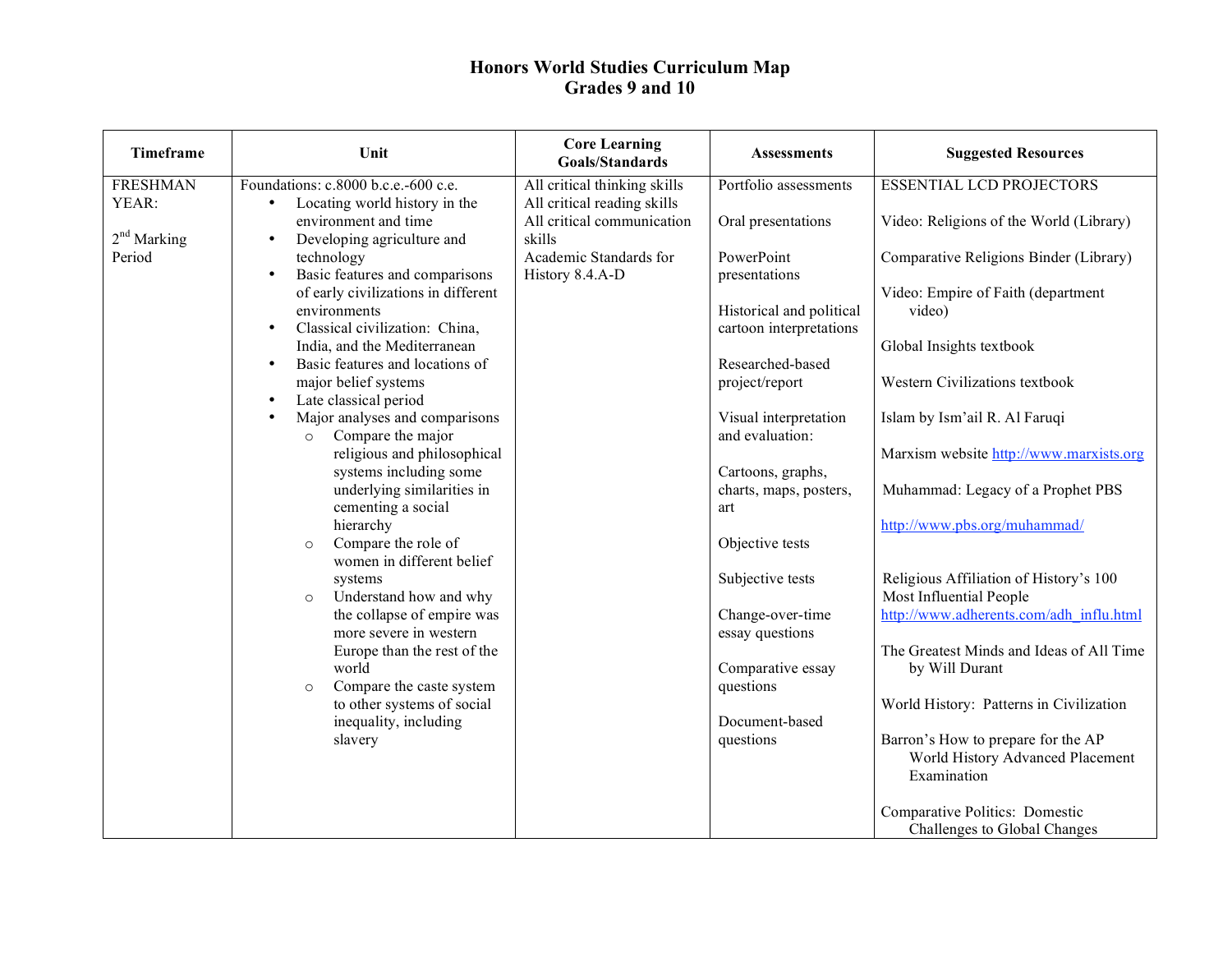| <b>Timeframe</b> | Unit                                                                                                                                                                                                                                                                                                                                                                   | <b>Core Learning</b><br>Goals/Standards | <b>Assessments</b> | <b>Suggested Resources</b>                               |
|------------------|------------------------------------------------------------------------------------------------------------------------------------------------------------------------------------------------------------------------------------------------------------------------------------------------------------------------------------------------------------------------|-----------------------------------------|--------------------|----------------------------------------------------------|
|                  | Compare societies and<br>$\circ$<br>cultures that include cities<br>with pastoral and nomadic<br>societies<br>Compare the development<br>$\circ$<br>of traditions and<br>institutions in major<br>civilizations<br>Describe the interregional<br>$\circ$<br>trading systems<br>Compare the political and<br>$\circ$<br>social structures of two<br>early civilizations |                                         |                    | AP Comparative Government and<br>Politics: A Study Guide |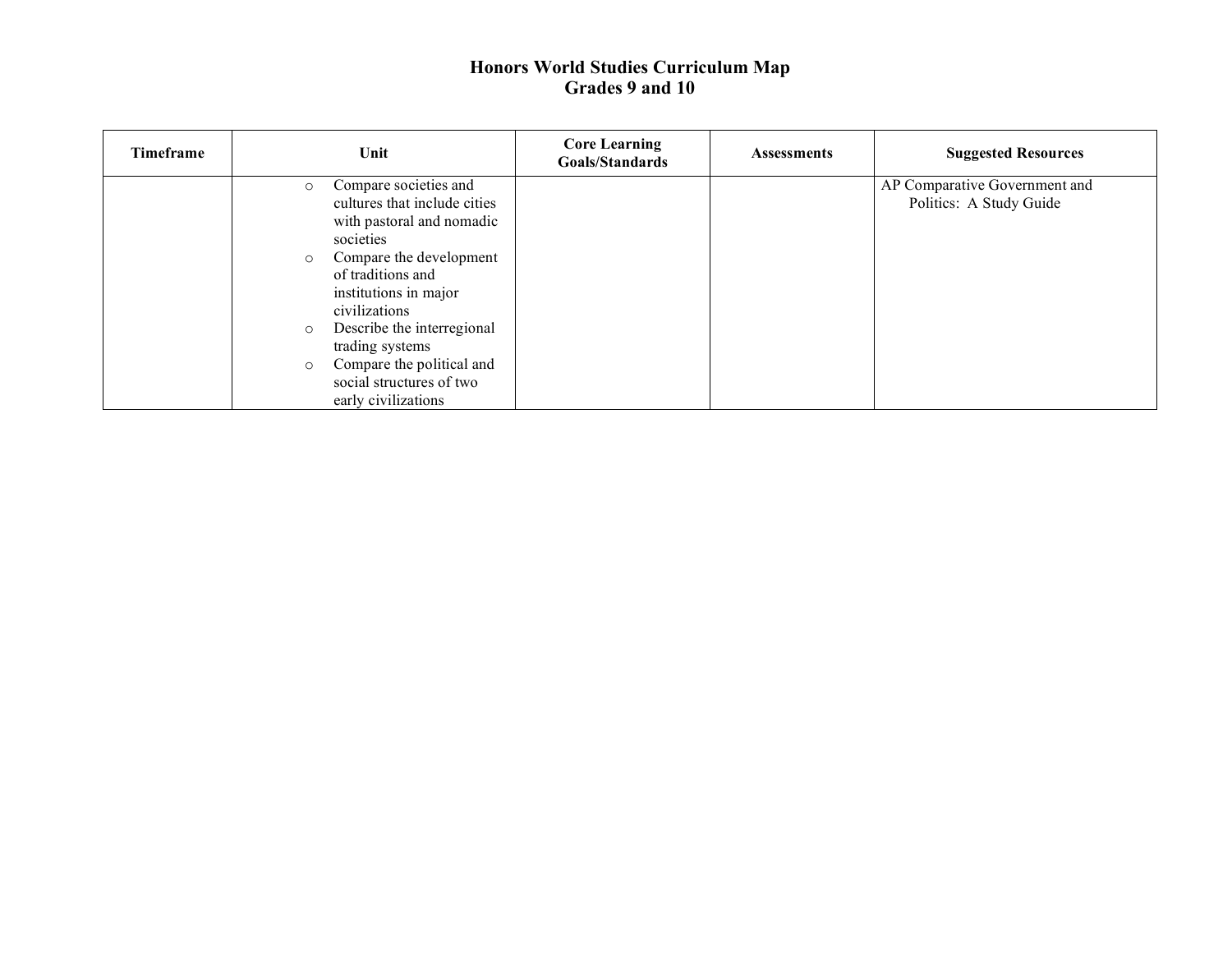| <b>Timeframe</b>        | Unit                                     | <b>Core Learning</b><br><b>Goals/Standards</b> | <b>Assessments</b>       | <b>Suggested Resources</b>                         |
|-------------------------|------------------------------------------|------------------------------------------------|--------------------------|----------------------------------------------------|
| 3 <sup>rd</sup> Marking | 600 c.e. -1450 c.e.                      | All critical thinking skills                   | Portfolio assessments    | <b>ESSENTIAL LCD PROJECTORS</b>                    |
| Period                  | Questions of periodization<br>$\bullet$  |                                                |                          |                                                    |
|                         | The Islamic world<br>$\bullet$           | All critical reading skills                    | Oral presentations       | LIFE: The Top 100 People of the                    |
|                         | Interregional networks and               |                                                |                          | Millenium:                                         |
|                         | contacts                                 | All critical communication                     | PowerPoint               | http://www.life.com/Life/millenium/peopl           |
|                         | China's internal and external            | skills                                         | presentations            | e/01.html                                          |
|                         | expansion                                |                                                |                          |                                                    |
|                         | Developments in Europe<br>$\bullet$      | Academic Standards for                         | Historical and political | Popular Science's 100 Greatest                     |
|                         | Political, economic, social, and         | History 8.4.A-D                                | cartoon interpretations  | Inventions                                         |
|                         | cultural patterns in the                 |                                                |                          |                                                    |
|                         | Amerindian world<br>$\bullet$            |                                                | Researched-based         | The Time Magazine 100 Most Important               |
|                         | Demographic and environmental<br>changes |                                                | project/report           | People of the Century: Scientists and<br>Thinkers: |
|                         | Diverse interpretations<br>$\bullet$     |                                                | Visual interpretation    | http://www.time.com/time/time100/scienti           |
|                         | Cultural areas versus states<br>$\Omega$ |                                                | and evaluation:          | st/                                                |
|                         | as units of analysis                     |                                                |                          |                                                    |
|                         | Nomadic migrations versus<br>$\Omega$    |                                                | Cartoons, graphs,        | Video: National Geographic - The Baka              |
|                         | urban growth as sources of               |                                                | charts, maps, posters,   | (Library)                                          |
|                         | change                                   |                                                | art                      |                                                    |
|                         | World economic network<br>$\Omega$       |                                                |                          | The 100 Greatest Inventions of All Time:           |
|                         | versus regional economic<br>networks     |                                                | Objective tests          | A ranking past and present by Tom<br>Philbin       |
|                         | Patterns in the constraints<br>$\Omega$  |                                                | Subjective tests         |                                                    |
|                         | and opportunities for elite              |                                                |                          | Create an Invention Trivia Game                    |
|                         | women                                    |                                                | Change-over-time         |                                                    |
|                         | Major analyses and comparisons           |                                                | essay questions          | They All LaughedFrom Light Bulbs to                |
|                         | Compare Japanese and<br>$\circ$          |                                                |                          | Lasers: The Fascinating Stories                    |
|                         | European feudalism                       |                                                | Comparative essay        | Behind the Great Inventions That                   |
|                         | Compare developments in<br>$\circ$       |                                                | questions                | Have Changed Our Lives by Ira                      |
|                         | political and social                     |                                                |                          | Flatow                                             |
|                         | institutions in both eastern             |                                                | Document-based           |                                                    |
|                         | and western Europe                       |                                                | questions                |                                                    |
|                         |                                          |                                                |                          |                                                    |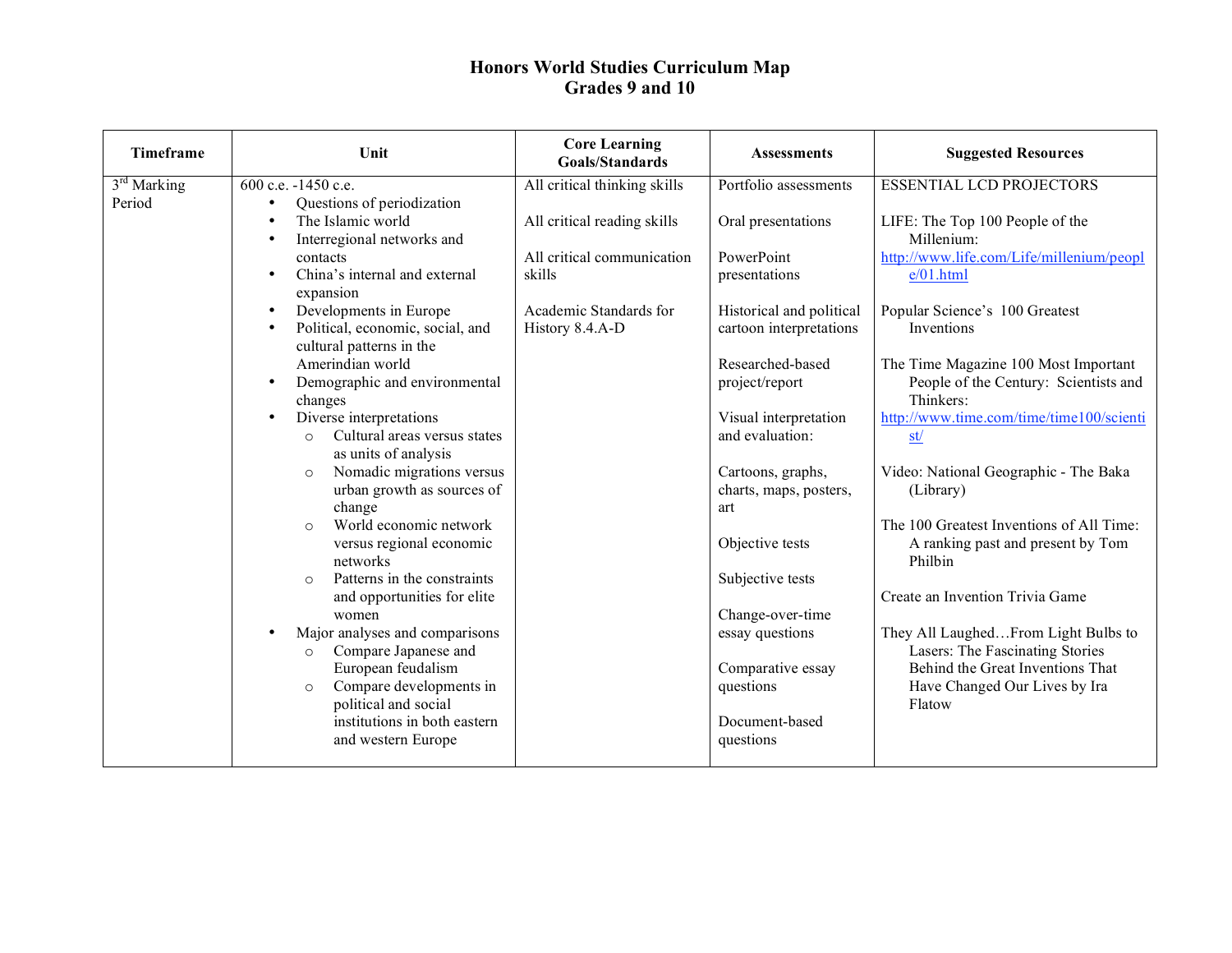| <b>Timeframe</b> | Unit                              | <b>Core Learning</b><br><b>Goals/Standards</b> | <b>Assessments</b> | <b>Suggested Resources</b> |
|------------------|-----------------------------------|------------------------------------------------|--------------------|----------------------------|
|                  | Analyze the role and<br>$\circ$   |                                                |                    |                            |
|                  | function of major cities in       |                                                |                    |                            |
|                  | societies                         |                                                |                    |                            |
|                  | Compare Islam and<br>$\circ$      |                                                |                    |                            |
|                  | Christianity                      |                                                |                    |                            |
|                  | Analyze gender systems<br>$\circ$ |                                                |                    |                            |
|                  | and changes                       |                                                |                    |                            |
|                  | Compare Aztec and Inca<br>$\circ$ |                                                |                    |                            |
|                  | Empire                            |                                                |                    |                            |
|                  | Compare European and<br>$\circ$   |                                                |                    |                            |
|                  | sub-Saharan contacts with         |                                                |                    |                            |
|                  | the Islamic world                 |                                                |                    |                            |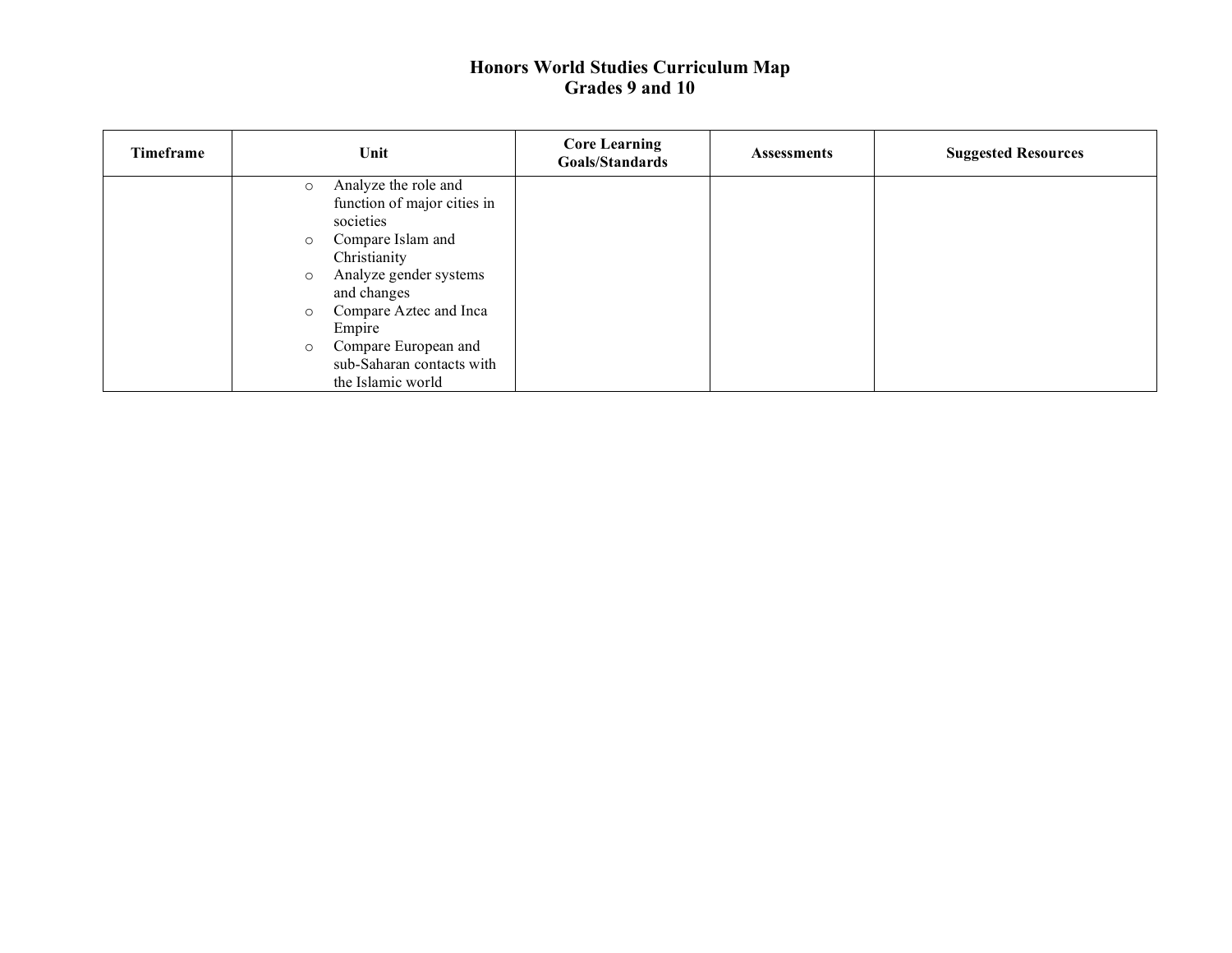| <b>Timeframe</b>        | Unit                                    | <b>Core Learning</b><br><b>Goals/Standards</b> | <b>Assessments</b>                   | <b>Suggested Resources</b>                             |
|-------------------------|-----------------------------------------|------------------------------------------------|--------------------------------------|--------------------------------------------------------|
| 4 <sup>th</sup> Marking | 1450-1750                               | All critical thinking skills                   | Portfolio assessments                | <b>ESSENTIAL LCD PROJECTORS</b>                        |
| Period                  | Questions of periodization<br>$\bullet$ |                                                | Oral presentations                   |                                                        |
|                         | Changes in trade, technology and        | All critical reading skills                    |                                      | The Associated Press Photo Archive                     |
|                         | global interactions                     |                                                | PowerPoint                           |                                                        |
|                         | Knowledge of major empires and          | All critical communication                     | presentations                        | The Diary of Anne Frank                                |
|                         | other political units and social        | skills                                         |                                      |                                                        |
|                         | systems                                 |                                                | Historical and political             | All Quiet on the Western Front                         |
|                         | Slave systems and slave trade           | Academic Standards for                         | cartoon interpretations              |                                                        |
|                         | Demographic and environmental           | History 8.4.A-D                                |                                      | Video: The Power of One (Library)                      |
|                         | changes: diseases, animals,             |                                                | Researched-based                     |                                                        |
|                         | crops, and comparative                  |                                                | project/report                       | Video: Cry Freedom (Library)                           |
|                         | population trends                       |                                                |                                      |                                                        |
|                         | Cultural and intellectual               |                                                | Visual interpretation                | Video: Gandhi (Library)                                |
|                         | developments                            |                                                | and evaluation:                      |                                                        |
|                         | Diverse interpretations                 |                                                |                                      | Video: Sometimes in April                              |
|                         | Debates about the timing                |                                                | Cartoons, graphs,                    |                                                        |
|                         | and extent of European                  |                                                | charts, maps, posters,               | Conduct a debate on Arab-Israeli Conflict              |
|                         | predominance in the world               |                                                | art                                  |                                                        |
|                         | economy                                 |                                                |                                      | Video: Frontline episode - A Company of                |
|                         | Comparison of the world<br>$\circ$      |                                                | Objective tests                      | Soldiers                                               |
|                         | economic system of this                 |                                                |                                      |                                                        |
|                         | period with the previous<br>period      |                                                | Subjective tests<br>Change-over-time | Video: Frontline episode - Battle for the<br>Holy Land |
|                         | Major analyses and comparisons          |                                                | essay questions                      |                                                        |
|                         | Analyze imperial systems:<br>$\circ$    |                                                |                                      | Olaudah Equiano: The Interesting                       |
|                         | European monarchy and                   |                                                | Comparative essay                    | Narrative and Other Writings                           |
|                         | land-based Asian empire                 |                                                | questions                            |                                                        |
|                         | Compare coercive labor<br>$\circ$       |                                                |                                      | History of Brazil                                      |
|                         | systems: slavery and other              |                                                | Document-based                       | http://en.wikipedia.org/wiki/History of B              |
|                         | systems in the Americas                 |                                                | questions                            | razil                                                  |
|                         | Understand the<br>$\Omega$              |                                                |                                      |                                                        |
|                         | development of empire                   |                                                |                                      | Movies from Brazil, Review of Brazilian                |
|                         |                                         |                                                |                                      | Cinema                                                 |
|                         |                                         |                                                |                                      | http://www.brazilbrazil.com/movies.html                |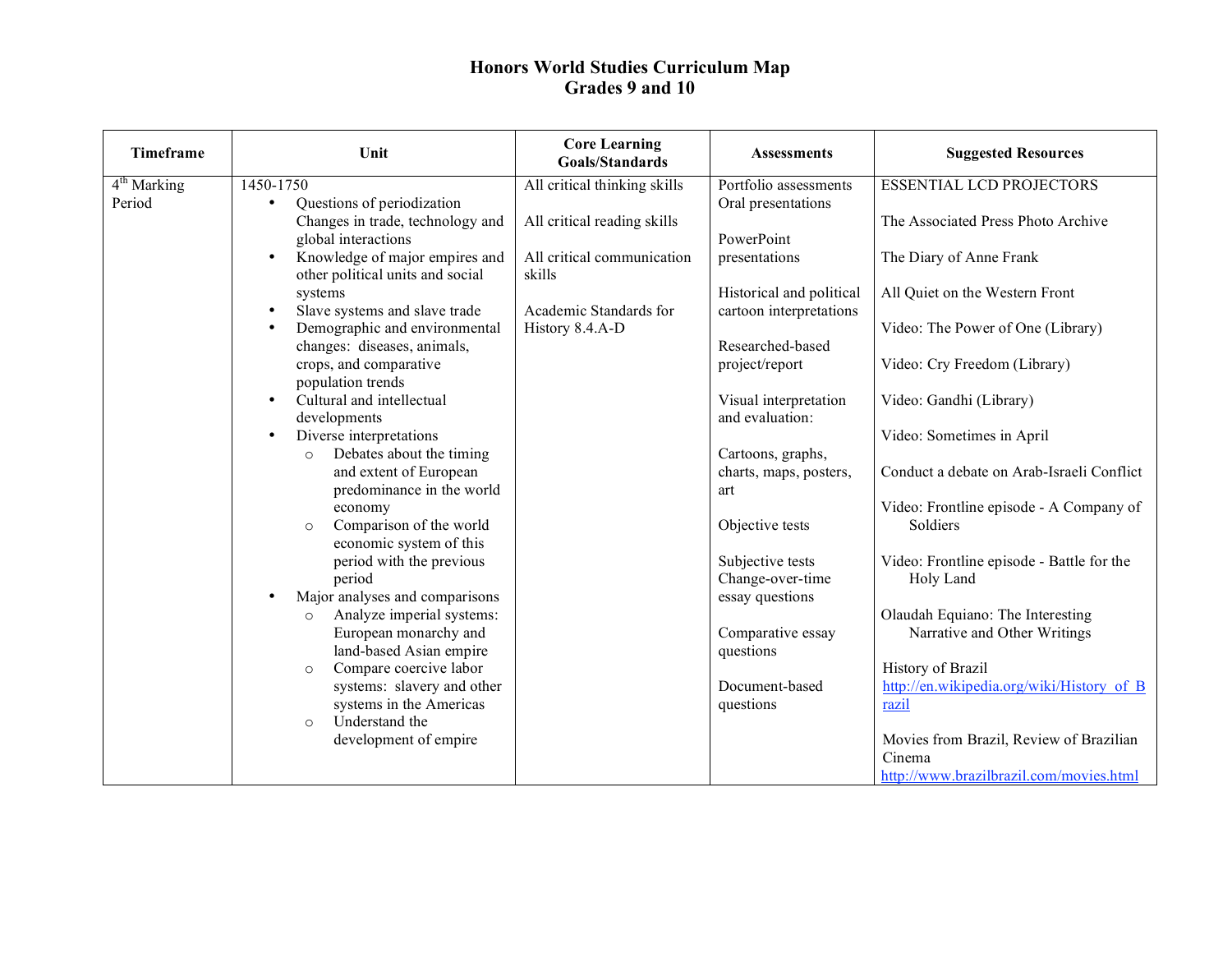| <b>Timeframe</b> | Unit                                                                                                                                                   | <b>Core Learning</b><br>Goals/Standards | <b>Assessments</b> | <b>Suggested Resources</b>                                                                                                                                               |
|------------------|--------------------------------------------------------------------------------------------------------------------------------------------------------|-----------------------------------------|--------------------|--------------------------------------------------------------------------------------------------------------------------------------------------------------------------|
|                  | Compare Russia's<br>$\circ$<br>interaction with the West<br>with the interaction of one<br>of the following with West:<br>Ottoman, Tokugawa,<br>Mughal |                                         |                    | PBS: Conquistadors<br>http://www.pbs.org/conquistadors/<br>PBS: Napoleon<br>http://www.pbs.org/empires/napoleon/<br>Video: AMANDLA! A Revolution in<br>Four-Part Harmony |
|                  |                                                                                                                                                        |                                         |                    | African Slavery/Middle Passage<br>http://www.juneteenth.com/middlep.htm                                                                                                  |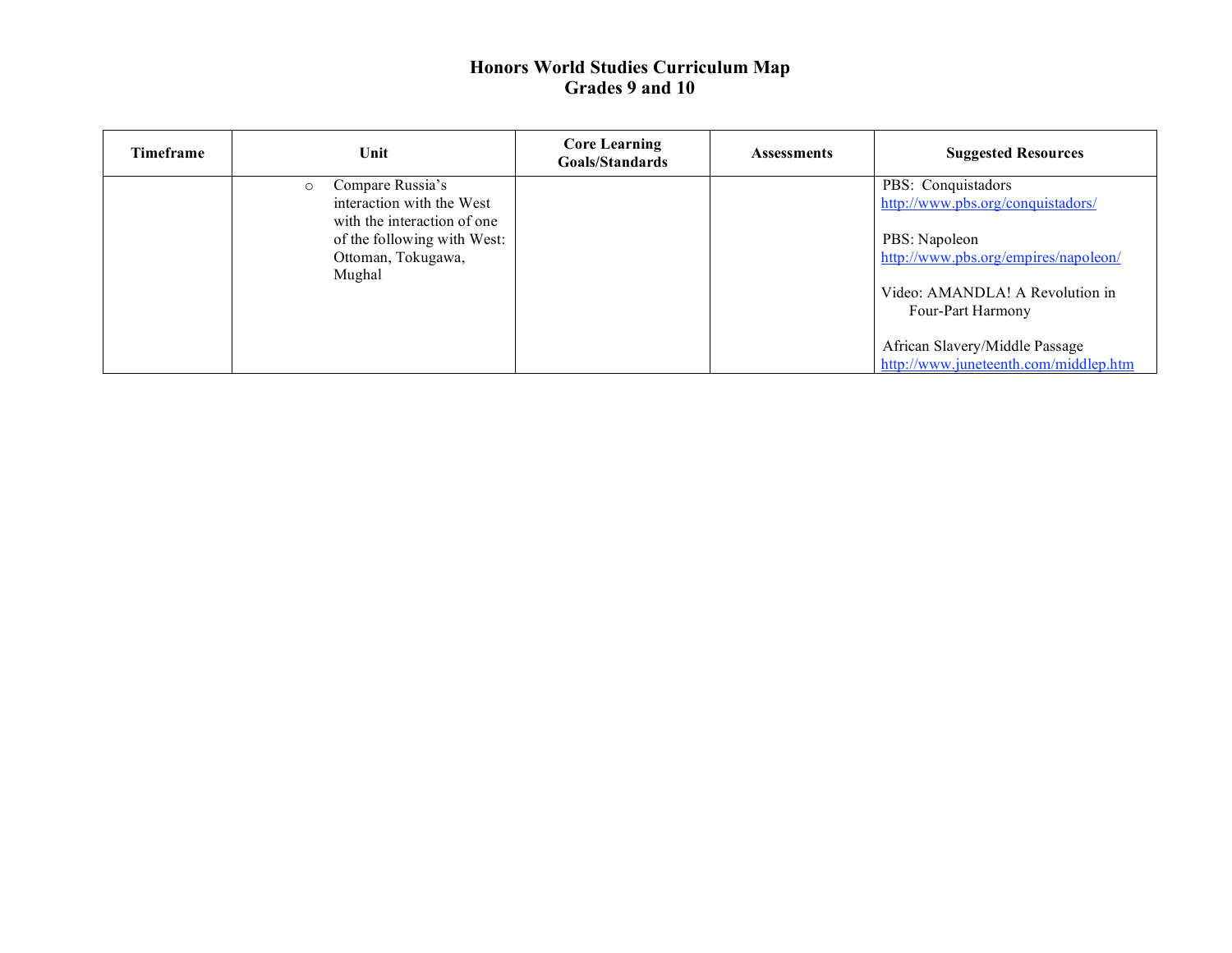| Timeframe      | Unit                                                  | <b>Core Learning</b><br><b>Goals/Standards</b> | <b>Assessments</b>             | <b>Suggested Resources</b>               |
|----------------|-------------------------------------------------------|------------------------------------------------|--------------------------------|------------------------------------------|
| Sophomore Year | Based on a portion of the AP World                    | All critical thinking skills                   | Portfolio assessments          | <b>ESSENTIAL LCD</b>                     |
|                | History curriculum covering the period                |                                                |                                | <b>PROJECTORS</b>                        |
|                | 1750 c.e.-present and the Advanced                    | All critical reading skills                    | Oral presentations             |                                          |
|                | Placement Comparative Government                      |                                                | PowerPoint                     | Video: Cromwell                          |
|                | curriculum, Honors World History II                   | All critical communication                     | presentations                  |                                          |
|                |                                                       | skills                                         |                                | http://www.marxists.com                  |
| $1st$ Marking  | 1750-1914                                             |                                                | Historical and political       |                                          |
| Period         | Questions of periodization<br>$\bullet$               | Academic Standards for                         | cartoon interpretations        | http://www.chnm.gmu.edu/revolution       |
|                | Demographic and<br>$\bullet$<br>environmental changes | History 8.4.A-D                                | Researched-based               | (French Revolution)                      |
|                | Changes in social and gender<br>$\bullet$             |                                                | project/report                 | http://www.multied.com/revolt/index.html |
|                | structure                                             |                                                |                                | (American Revolution)                    |
|                | Political revolutions and<br>$\bullet$                |                                                | Visual interpretation          |                                          |
|                | independence movements: new                           |                                                | and evaluation:                | The French Revolution and Human          |
|                | political ideas                                       |                                                |                                | Rights: A Brief Documented History       |
|                | Rise of Western dominance<br>$\bullet$                |                                                | Cartoons, graphs,              | by Linda Hunt                            |
|                | Patterns of cultural and artistic<br>$\bullet$        |                                                | charts, maps, posters,         |                                          |
|                | interactions among different                          |                                                | art                            | A Short History of the French Revolution |
|                | societies                                             |                                                |                                | by Jeremy D. Popkin                      |
|                | Diverse Interpretations<br>$\bullet$                  |                                                | Objective tests                |                                          |
|                | Debates over<br>$\Omega$                              |                                                |                                | The Old Regime and the French            |
|                | modernization theory as a                             |                                                | Subjective tests               | Revolution edited by Keith Michael       |
|                | framework for interpreting                            |                                                |                                | Baker                                    |
|                | events in this period and                             |                                                | Change-over-time               |                                          |
|                | the next<br>Debates over causes and                   |                                                | essay questions                | A People and a Nation by Norton,         |
|                | $\circ$<br>effects of serf and slave                  |                                                |                                | Katzman, Escott, Chudacoff,              |
|                | emancipation in this period                           |                                                | Comparative essay<br>questions | Paterson, and Tuttle                     |
|                | as a part of a larger debate                          |                                                |                                | Major Problems in American Colonial      |
|                | about systems of labor                                |                                                | Document-based                 | History edited by Karen Ordahl           |
|                |                                                       |                                                | questions                      | Kupperman                                |
|                |                                                       |                                                |                                |                                          |
|                |                                                       |                                                |                                | Video: China Rising (Library)            |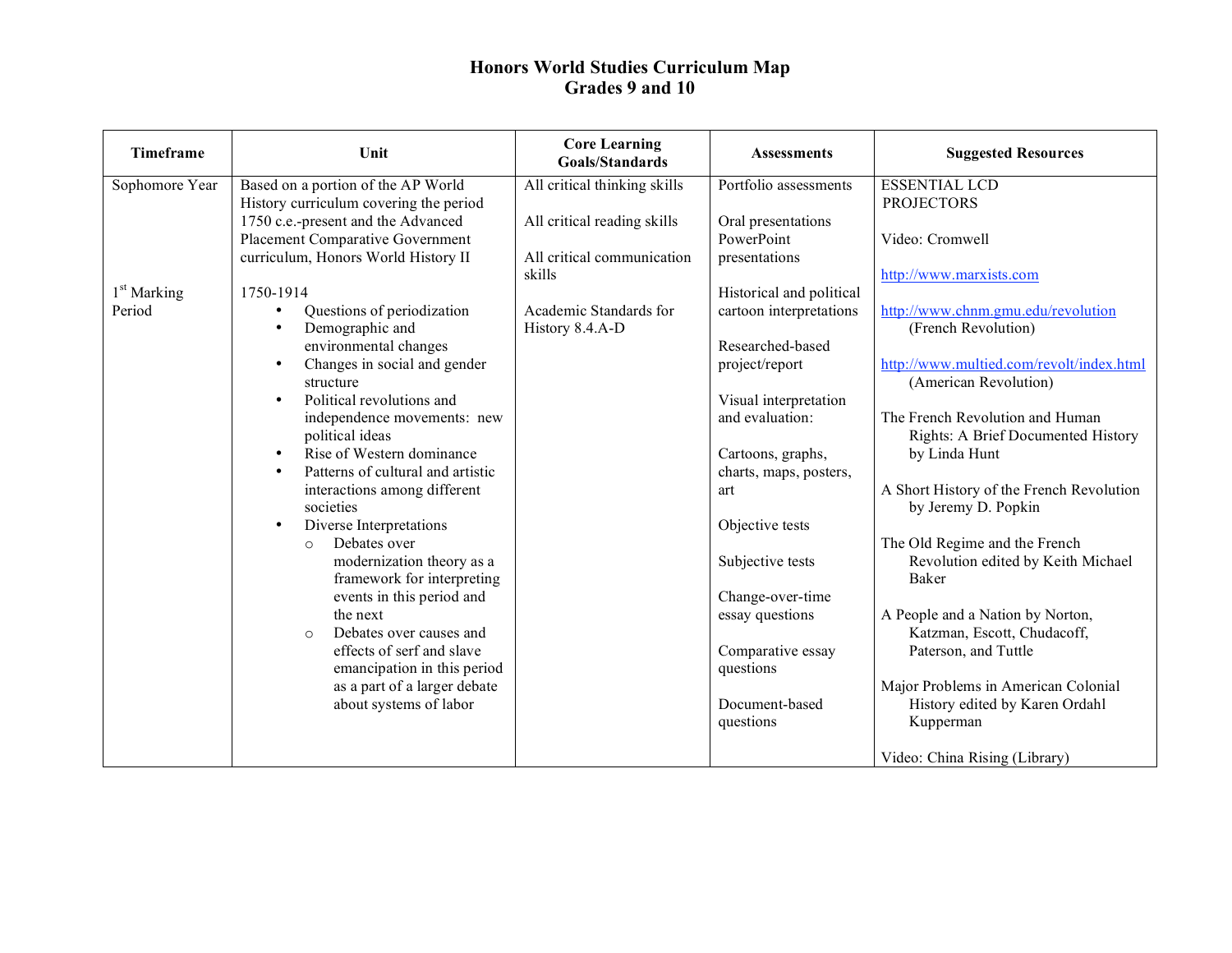| Timeframe | Unit                                  | <b>Core Learning</b><br>Goals/Standards | <b>Assessments</b> | <b>Suggested Resources</b> |
|-----------|---------------------------------------|-----------------------------------------|--------------------|----------------------------|
|           | Debates over the nature of<br>$\circ$ |                                         |                    |                            |
|           | women's roles in industrial           |                                         |                    |                            |
|           | areas and colonial societies          |                                         |                    |                            |
|           | Major analyses and<br>$\bullet$       |                                         |                    |                            |
|           | comparisons                           |                                         |                    |                            |
|           | Compare the causes and<br>$\circ$     |                                         |                    |                            |
|           | early phases of the                   |                                         |                    |                            |
|           | Industrial Revolution in              |                                         |                    |                            |
|           | western Europe and Japan              |                                         |                    |                            |
|           | Compare the Haitian and<br>$\circ$    |                                         |                    |                            |
|           | <b>French Revolutions</b>             |                                         |                    |                            |
|           | Compare reaction to<br>$\circ$        |                                         |                    |                            |
|           | foreign domination in the             |                                         |                    |                            |
|           | Ottoman Empire, China,                |                                         |                    |                            |
|           | India, and Japan                      |                                         |                    |                            |
|           | Compare nationalism<br>$\circ$        |                                         |                    |                            |
|           | Compare the roles and<br>$\circ$      |                                         |                    |                            |
|           | conditions of women in the            |                                         |                    |                            |
|           | upper/middle classes with             |                                         |                    |                            |
|           | peasantry/working class in            |                                         |                    |                            |
|           | western Europe                        |                                         |                    |                            |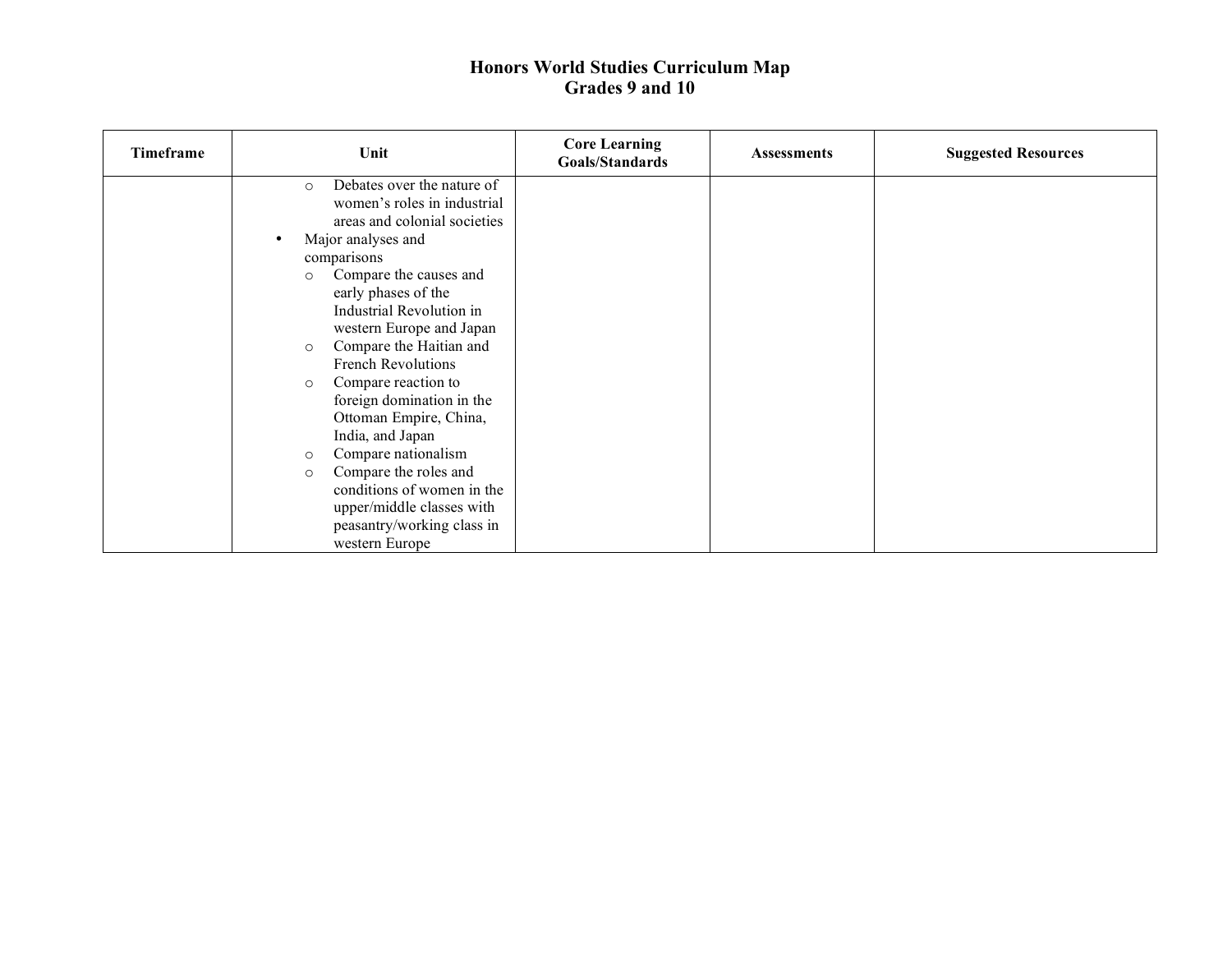| Timeframe     | Unit                                                       | <b>Core Learning</b><br><b>Goals/Standards</b> | <b>Assessments</b>             | <b>Suggested Resources</b>                          |
|---------------|------------------------------------------------------------|------------------------------------------------|--------------------------------|-----------------------------------------------------|
| $2nd$ Marking | 1914-present                                               | All critical thinking skills                   | Portfolio assessments          | <b>ESSENTIAL LCD</b>                                |
| Period        | Questions of periodization                                 |                                                |                                | <b>PROJECTORS</b>                                   |
|               | The World Wars, the Holocaust,<br>$\bullet$                | All critical reading skills                    | Oral presentations             |                                                     |
|               | the Cold War, nuclear weaponry,                            |                                                |                                | Video: Cromwell                                     |
|               | international organizations, and                           | All critical communication                     | PowerPoint                     |                                                     |
|               | their impact on the global                                 | skills                                         | presentations                  | http://www.marxists.com                             |
|               | framework                                                  |                                                |                                |                                                     |
|               | New patterns of nationalism:                               | Academic Standards for                         | Historical and political       | http://www.chnm.gmu.edu/revolution                  |
|               | fascism, decolonization, racism,                           | History 8.4.A-D                                | cartoon interpretations        | (French Revolution)                                 |
|               | genocide, post-Soviet union                                |                                                |                                |                                                     |
|               | Impact of major global economic                            |                                                | Researched-based               | http://www.multied.com/revolt/index.html            |
|               | development                                                |                                                | project/report                 | (American Revolution)                               |
|               | New forces of revolutions and<br>$\bullet$                 |                                                |                                |                                                     |
|               | other sources political                                    |                                                | Visual interpretation          | The French Revolution and Human                     |
|               | innovations                                                |                                                | and evaluation:                | Rights: A Brief Documented History                  |
|               | Social reform and social                                   |                                                |                                | by Linda Hunt                                       |
|               | revolution                                                 |                                                | Cartoons, graphs,              |                                                     |
|               | Globalization of science,                                  |                                                | charts, maps, posters,         | A Short History of the French Revolution            |
|               | technology and culture                                     |                                                | art                            | by Jeremy D. Popkin                                 |
|               | Demographic and environmental                              |                                                |                                |                                                     |
|               | changes                                                    |                                                | Objective tests                | The Old Regime and the French                       |
|               | Diverse Interpretations                                    |                                                |                                | Revolution edited by Keith Michael                  |
|               | o Cultural convergence and                                 |                                                | Subjective tests               | <b>Baker</b>                                        |
|               | diversity debate to explain<br>increased intercultural     |                                                |                                |                                                     |
|               |                                                            |                                                | Change-over-time               | A People and a Nation by Norton,                    |
|               | exchange                                                   |                                                | essay questions                | Katzman, Escott, Chudacoff,<br>Paterson, and Tuttle |
|               | o The advantages and                                       |                                                |                                |                                                     |
|               | disadvantages of using<br>different units of analysis like |                                                | Comparative essay<br>questions | Major Problems in American Colonial                 |
|               | the nation, the West, the                                  |                                                |                                | History edited by Karen Ordahl                      |
|               | developing world, and the                                  |                                                | Document-based                 | Kupperman                                           |
|               | world                                                      |                                                | questions                      |                                                     |
|               |                                                            |                                                |                                | Video: China Rising (Library)                       |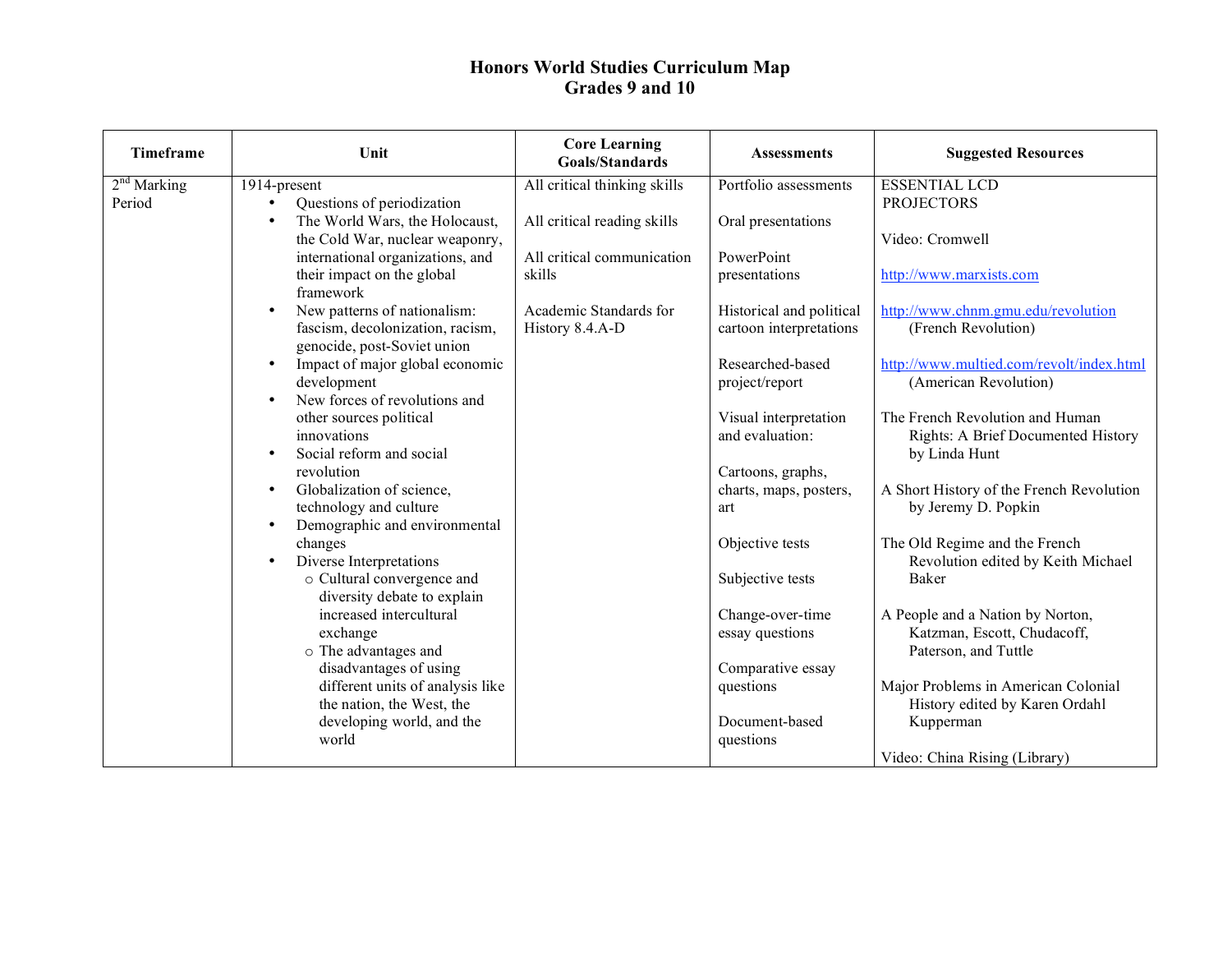| <b>Timeframe</b> | Unit                                        | <b>Core Learning</b><br>Goals/Standards | <b>Assessments</b> | <b>Suggested Resources</b> |
|------------------|---------------------------------------------|-----------------------------------------|--------------------|----------------------------|
|                  | Major analyses and comparisons<br>$\bullet$ |                                         |                    |                            |
|                  | o Compare patterns and results              |                                         |                    |                            |
|                  | of decolonization in Africa                 |                                         |                    |                            |
|                  | and India                                   |                                         |                    |                            |
|                  | o Pick two revolutions and                  |                                         |                    |                            |
|                  | compare the effects on                      |                                         |                    |                            |
|                  | women                                       |                                         |                    |                            |
|                  | o Compare the effects of the                |                                         |                    |                            |
|                  | World Wars on areas outside                 |                                         |                    |                            |
|                  | of Europe                                   |                                         |                    |                            |
|                  | o Compare legacies of                       |                                         |                    |                            |
|                  | colonialism and patterns of                 |                                         |                    |                            |
|                  | economic development in two                 |                                         |                    |                            |
|                  | of three areas (Africa, Asia,               |                                         |                    |                            |
|                  | and Latin America)                          |                                         |                    |                            |
|                  | o Analyze the notion of the                 |                                         |                    |                            |
|                  | West and the East in the                    |                                         |                    |                            |
|                  | context of Cold War ideology                |                                         |                    |                            |
|                  | o Compare nationalist                       |                                         |                    |                            |
|                  | ideologies and movements in                 |                                         |                    |                            |
|                  | contrasting European and                    |                                         |                    |                            |
|                  | colonial environments                       |                                         |                    |                            |
|                  | o Compare the different types               |                                         |                    |                            |
|                  | of independence struggles                   |                                         |                    |                            |
|                  | o Compare the impacts of                    |                                         |                    |                            |
|                  | Western consumer society on                 |                                         |                    |                            |
|                  | two civilizations outside of                |                                         |                    |                            |
|                  | Europe                                      |                                         |                    |                            |
|                  | o Compare high-tech warfare                 |                                         |                    |                            |
|                  | with guerrilla warfare                      |                                         |                    |                            |
|                  | o Assess the different proposals            |                                         |                    |                            |
|                  | for economic growth in the                  |                                         |                    |                            |
|                  | developing world and the                    |                                         |                    |                            |
|                  | social and political                        |                                         |                    |                            |
|                  | consequences                                |                                         |                    |                            |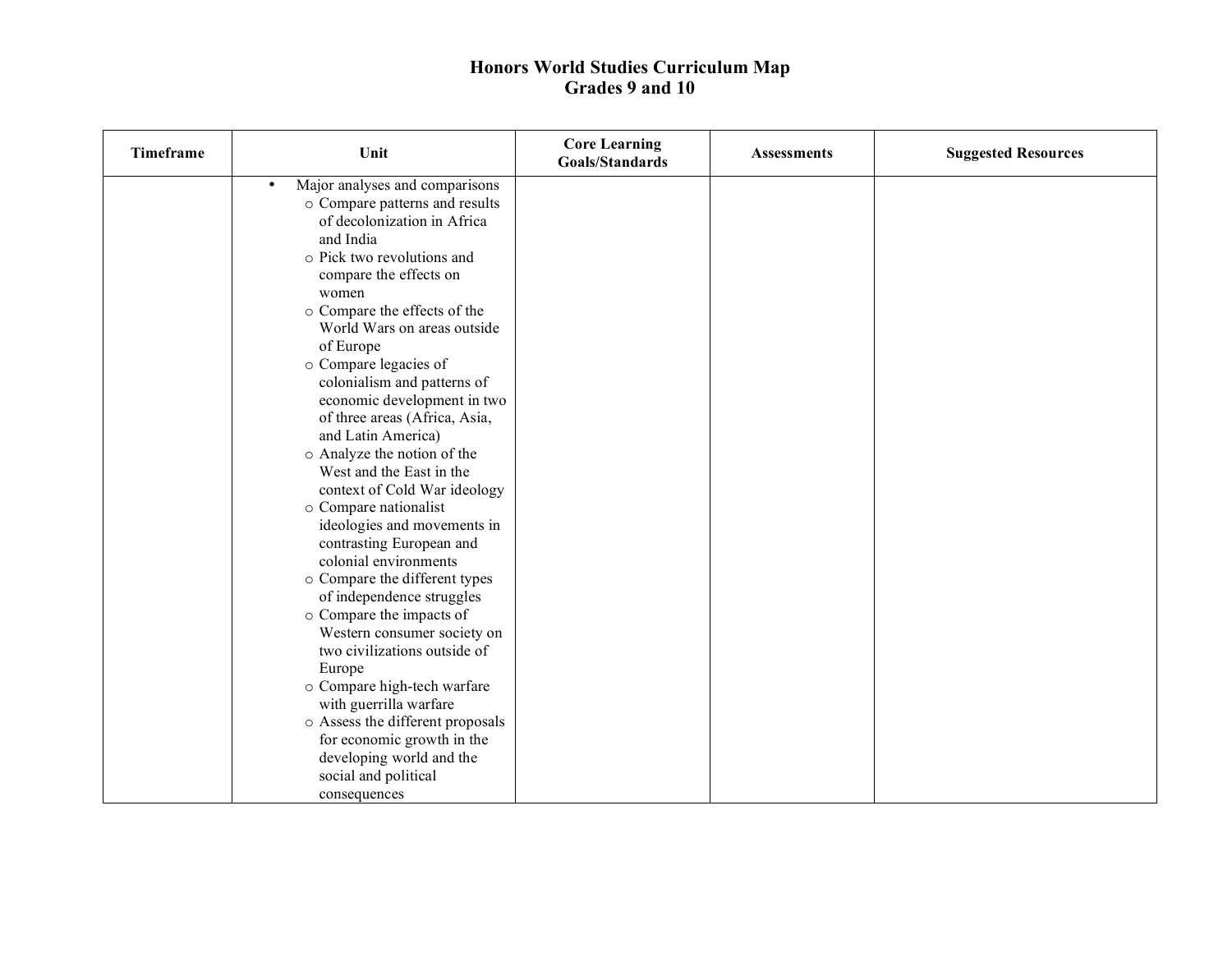| <b>Timeframe</b>        | Unit                                   | <b>Core Learning</b> | <b>Assessments</b> | <b>Suggested Resources</b>                  |
|-------------------------|----------------------------------------|----------------------|--------------------|---------------------------------------------|
|                         |                                        | Goals/Standards      |                    |                                             |
| 3 <sup>rd</sup> Marking | Comparative Government - Introduction  |                      |                    | <b>ESSENTIAL LCD PROJECTORS</b>             |
| Period                  | to Comparative Politics                |                      |                    |                                             |
|                         | Purpose and methods of                 |                      |                    | Trip to the Philadelphia Art Museum         |
|                         | comparison and classification          |                      |                    |                                             |
|                         | Concepts<br>$\bullet$                  |                      |                    | Socash's artwork slideshows                 |
|                         | Process and policy<br>$\bullet$        |                      |                    |                                             |
|                         | Sovereignty, authority, and            |                      |                    | The New Grove Dictionary of Music and       |
|                         | power                                  |                      |                    | Musicians Online                            |
|                         | o Political culture,                   |                      |                    |                                             |
|                         | communication and                      |                      |                    | The Grove Dictionary of Art Online          |
|                         | socialization                          |                      |                    |                                             |
|                         | o Nations and states                   |                      |                    | African Art Museums Online:                 |
|                         | o Supranational governance             |                      |                    | http://www.zyama.com                        |
|                         | o Sources of power                     |                      |                    | http://nmafa.si.edu/exhibits/baule/intro.ht |
|                         | o Constitutions                        |                      |                    | $\underline{m}$                             |
|                         | o Regime types                         |                      |                    |                                             |
|                         | o Types of economic systems            |                      |                    |                                             |
|                         | o State building, legitimacy,          |                      |                    |                                             |
|                         | and stability                          |                      |                    |                                             |
|                         | o Belief systems as sources of         |                      |                    |                                             |
|                         | legitimacy                             |                      |                    |                                             |
|                         | o Governance and                       |                      |                    |                                             |
|                         | accountability                         |                      |                    |                                             |
|                         | Political institutions<br>$\bullet$    |                      |                    |                                             |
|                         | o Levels of government<br>o Executives |                      |                    |                                             |
|                         |                                        |                      |                    |                                             |
|                         | o Legislatures<br>o Parliamentary and  |                      |                    |                                             |
|                         | presidential systems                   |                      |                    |                                             |
|                         | o Elections                            |                      |                    |                                             |
|                         | o Electoral Systems                    |                      |                    |                                             |
|                         | o Political parties                    |                      |                    |                                             |
|                         | o Party systems                        |                      |                    |                                             |
|                         | o Leadership and elite                 |                      |                    |                                             |
|                         | recruitment                            |                      |                    |                                             |
|                         | o Interest groups and systems          |                      |                    |                                             |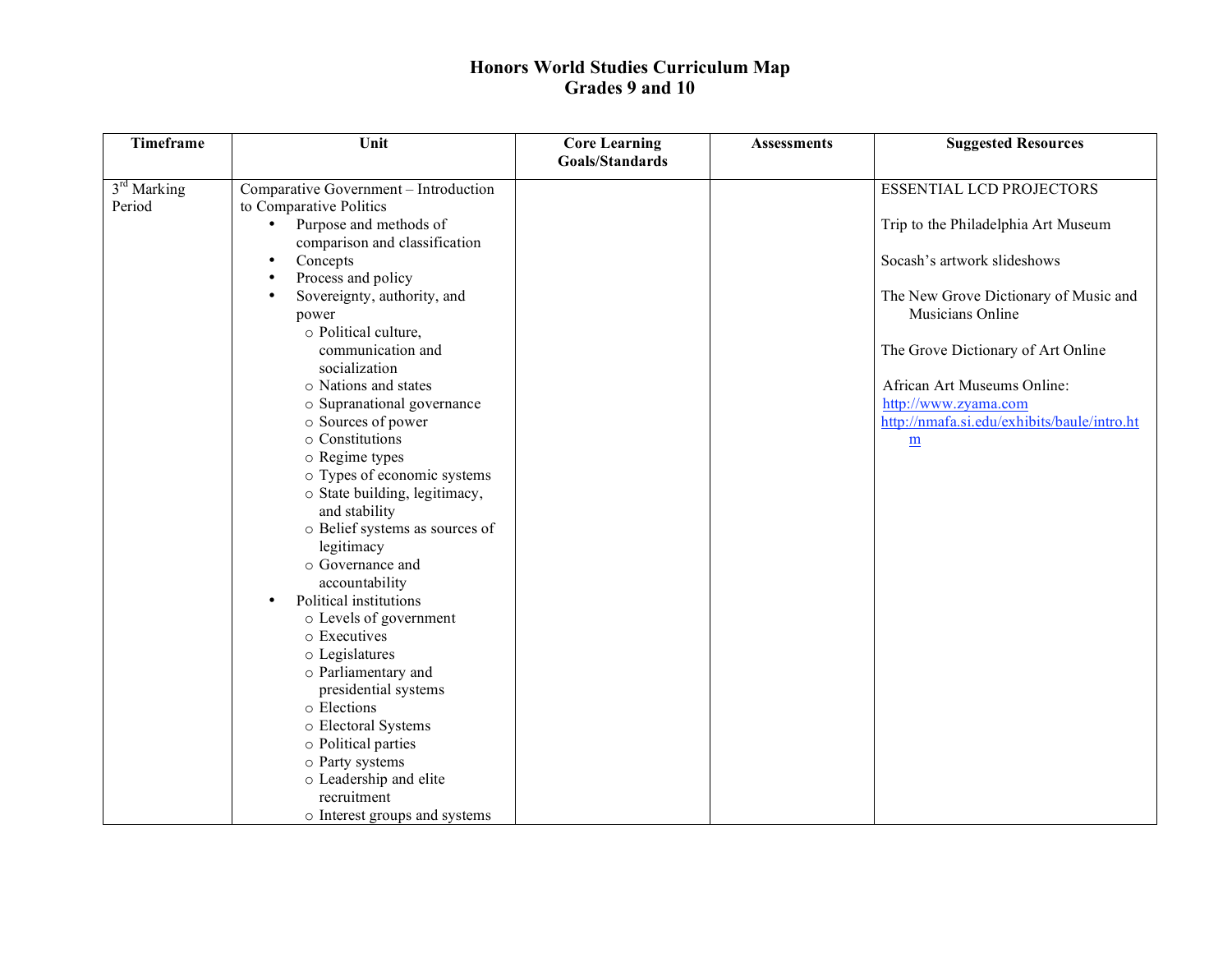| <b>Timeframe</b>                  | Unit                                                                                                                                                                                                                                                                                                                                                                                                                                                                                                                                                                                                                                                                                                                                                                          | <b>Core Learning</b> | <b>Assessments</b> | <b>Suggested Resources</b> |
|-----------------------------------|-------------------------------------------------------------------------------------------------------------------------------------------------------------------------------------------------------------------------------------------------------------------------------------------------------------------------------------------------------------------------------------------------------------------------------------------------------------------------------------------------------------------------------------------------------------------------------------------------------------------------------------------------------------------------------------------------------------------------------------------------------------------------------|----------------------|--------------------|----------------------------|
|                                   |                                                                                                                                                                                                                                                                                                                                                                                                                                                                                                                                                                                                                                                                                                                                                                               |                      |                    |                            |
| 3 <sup>rd</sup> Marking<br>Period | Comparative Government - Introduction<br>to Comparative Politics<br>Purpose and methods of<br>$\bullet$<br>comparison and classification<br>Concepts<br>$\bullet$<br>Process and policy<br>Sovereignty, authority, and<br>power<br>o Political culture,<br>communication and<br>socialization<br>o Nations and states<br>o Supranational governance<br>o Sources of power<br>o Constitutions<br>o Regime types<br>o Types of economic systems<br>o State building, legitimacy,<br>and stability<br>o Belief systems as sources of<br>legitimacy<br>○ Governance and<br>accountability<br>Political institutions<br>$\bullet$<br>o Levels of government<br>o Executives<br>o Legislatures<br>o Parliamentary and<br>presidential systems<br>o Elections<br>o Electoral Systems | Goals/Standards      |                    |                            |
|                                   | o Political parties                                                                                                                                                                                                                                                                                                                                                                                                                                                                                                                                                                                                                                                                                                                                                           |                      |                    |                            |
|                                   | o Party systems<br>o Leadership and elite                                                                                                                                                                                                                                                                                                                                                                                                                                                                                                                                                                                                                                                                                                                                     |                      |                    |                            |
|                                   | recruitment                                                                                                                                                                                                                                                                                                                                                                                                                                                                                                                                                                                                                                                                                                                                                                   |                      |                    |                            |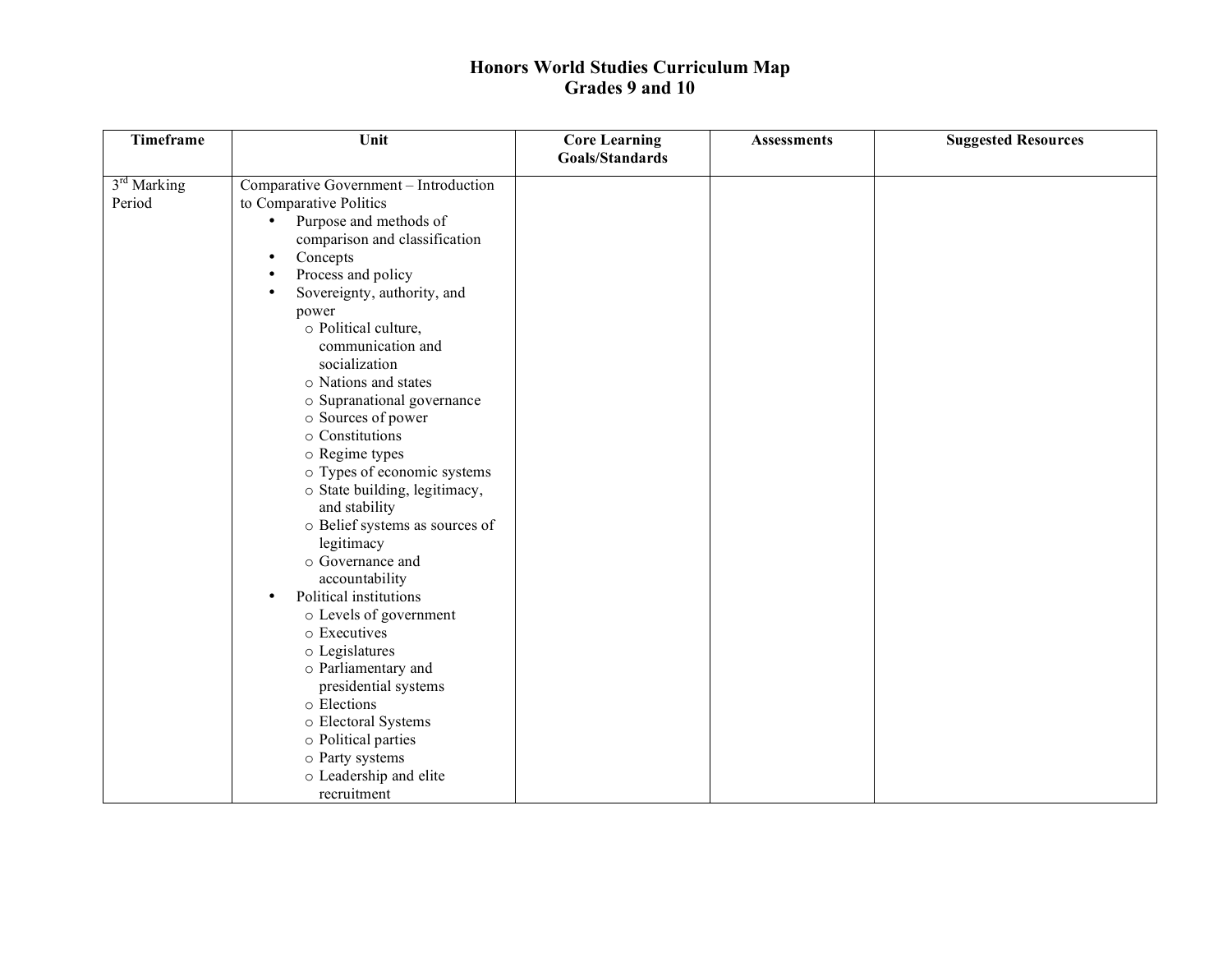| <b>Timeframe</b> | Unit                                          | <b>Core Learning</b>         | <b>Assessments</b>       | <b>Suggested Resources</b> |
|------------------|-----------------------------------------------|------------------------------|--------------------------|----------------------------|
|                  |                                               | Goals/Standards              |                          |                            |
|                  | $\circ$ Interest groups and systems           | All critical thinking skills | Portfolio assessments    |                            |
|                  | o Bureaucracies                               |                              | Oral presentations       |                            |
|                  | o Military and coercive                       | All critical reading skills  |                          |                            |
|                  | <i>institutions</i>                           |                              | PowerPoint               |                            |
|                  | o Judiciary                                   | All critical communication   | presentations            |                            |
|                  | Citizens, society, and the state<br>$\bullet$ | skills                       |                          |                            |
|                  | o Cleavages and politics                      |                              | Historical and political |                            |
|                  | o Civil society                               | Academic Standards for       | cartoon interpretations  |                            |
|                  | o Media roles                                 | History 8.4.A-D              |                          |                            |
|                  | o Political participation                     |                              | Researched-based         |                            |
|                  | o Social movements                            |                              | project/report           |                            |
|                  | o Citizenship and social                      |                              |                          |                            |
|                  | representation                                |                              | Visual interpretation    |                            |
|                  | Political and economic change<br>$\bullet$    |                              | and evaluation:          |                            |
|                  | o Revolution, coups, war                      |                              |                          |                            |
|                  | o Trends and types of political               |                              | Cartoons, graphs,        |                            |
|                  | change                                        |                              | charts, maps, posters,   |                            |
|                  | o Trends and types of economic                |                              | art                      |                            |
|                  | change                                        |                              |                          |                            |
|                  | o Relationship between                        |                              | Objective tests          |                            |
|                  | political and economic                        |                              |                          |                            |
|                  | change                                        |                              | Subjective tests         |                            |
|                  | o Globalization and                           |                              |                          |                            |
|                  | fragmentation                                 |                              | Free-response essay      |                            |
|                  | Public police<br>$\bullet$                    |                              | questions                |                            |
|                  | o Common policy issues                        |                              |                          |                            |
|                  | o Factors influencing public                  |                              | Comparative essay        |                            |
|                  | policymaking and                              |                              | questions                |                            |
|                  | implementation                                |                              |                          |                            |
|                  | Great Britain                                 |                              | Document-based           |                            |
|                  | Sovereignty, Authority, and<br>$\bullet$      |                              | questions                |                            |
|                  | Power                                         |                              |                          |                            |
|                  | <b>Political Institutions</b><br>$\bullet$    |                              |                          |                            |
|                  | Citizens, Society and the State<br>$\bullet$  |                              |                          |                            |
|                  | Political and economic change<br>$\bullet$    |                              |                          |                            |
|                  | Public policy<br>$\bullet$                    |                              |                          |                            |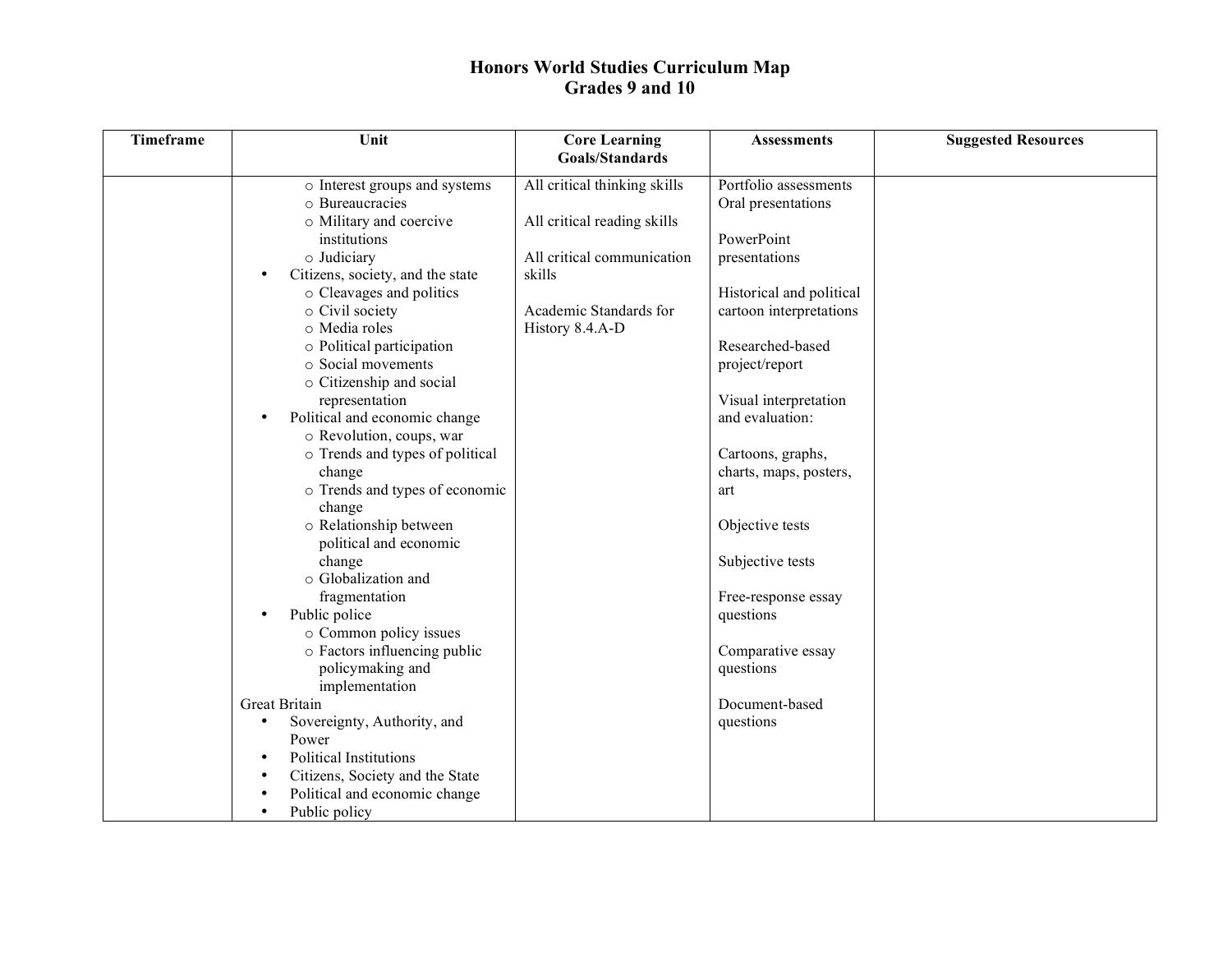| <b>Timeframe</b> | Unit                                                                                                                                                                 | <b>Core Learning</b><br>Goals/Standards | <b>Assessments</b> | <b>Suggested Resources</b> |
|------------------|----------------------------------------------------------------------------------------------------------------------------------------------------------------------|-----------------------------------------|--------------------|----------------------------|
|                  | Russia<br>Sovereignty, Authority, and<br>Power<br><b>Political Institutions</b><br>Citizens, Society and the State<br>Political and economic change<br>Public policy |                                         |                    |                            |